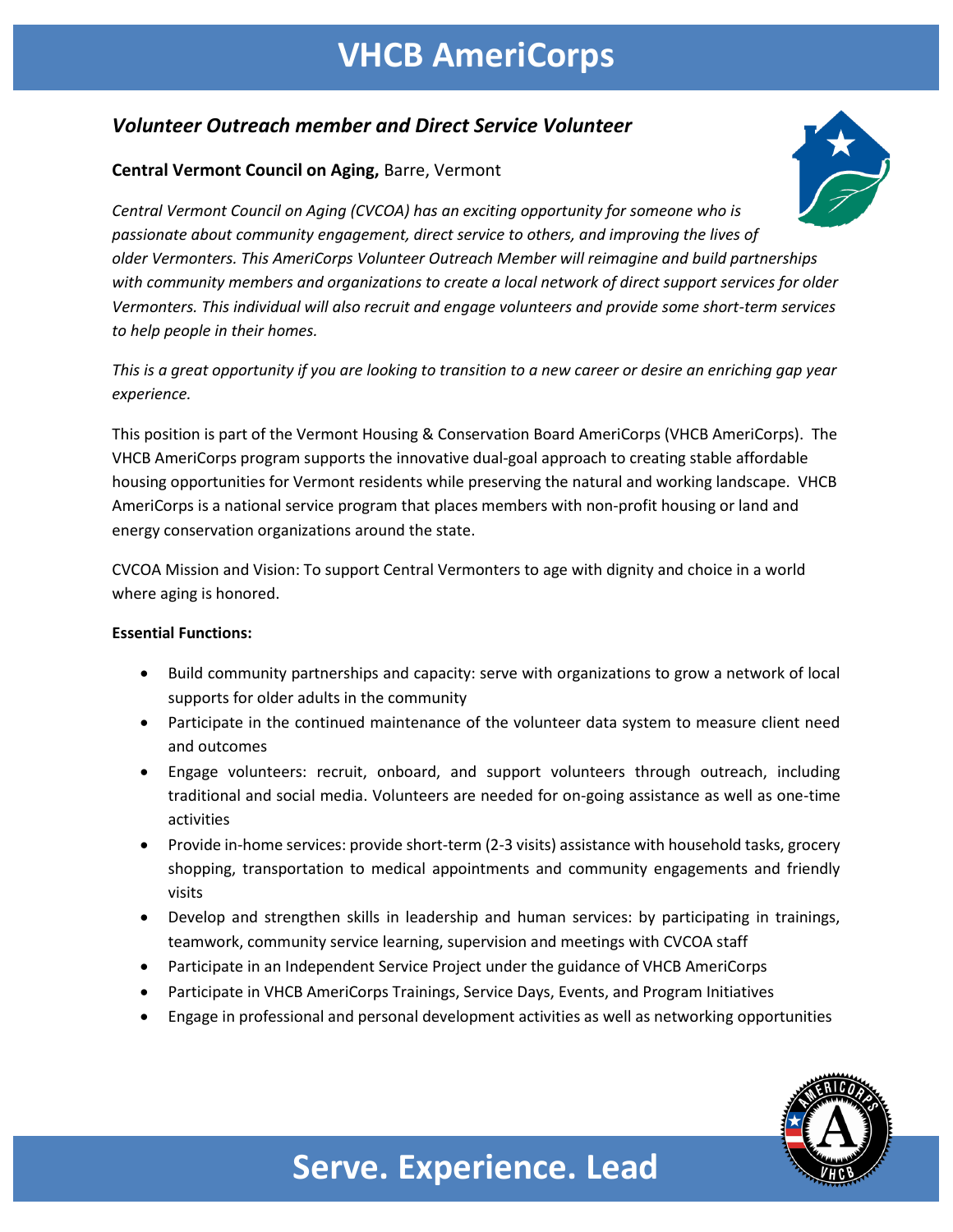### **VHCB AmeriCorps**

#### **Secondary Functions:**

- Match and introduce participants with volunteers
- Coordinate group volunteer activities: recruit volunteers, schedule date of activity, provide necessary materials and/or tools, and oversee the project
- Organize and track service-related data including timesheets, testimonials, and program feedback
- Provide Monthly updates regarding community contacts and volunteers

#### **Desired Qualifications:**

- Strong written and verbal communication skills-support provided
- Strong interpersonal skills
- Ability to serve independently and as part of a human services organization
- Good organizational skills
- Ability to serve in a shared office space
- Provide own transportation, with the ability to travel within 54-town service area; driver's license and auto liability insurance
- Ability to perform in-home services; ability to lift 20- 25 pounds
- Clear reports on the following background checks: Vermont Child and Adult Abuse Registry, Vermont Department of Motor Vehicles, Vermont Criminal Information Center, Vermont Fingerprint Authorization Certificate, National Sex Offender Registry and Office of Inspector General fraud exclusion registry

#### **Minimum Qualifications:**

- Be US citizen or have permanent resident status
- Be at least 18 years of age upon entering the Pre-Service Orientation or 17 years of age with verified parental permission
- Be a high school graduate, have a GED certificate, or be willing to work towards a GED as part of the service-term. A member cannot have dropped out of high school to join AmeriCorps
- Has not been convicted of murder or sexual assault and is willing to undergo a National Service Criminal History Check
- Be committed to the VHCB AmeriCorps program's ethic of service, appreciation of diversity, and personal and professional development of its participants
- Have the ability and enthusiasm to drive to, attend, and participate in all required trainings and events, and be prepared to drive up to 2-3 hours each way
- Available to regularly serve 40 hours per week

#### **Additional Information:**

The term of service will be performed in a shared office setting with times out of the office for meeting with community partners, volunteer recruitment and performing matches or supplying direct services at home sites. Since we are in a state of transition due to COVID-19 safety protocols, we will need to assess  $\mathbf{X}$  pdate as we go forward in the new service year.



## **Serve. Experience. Lead**